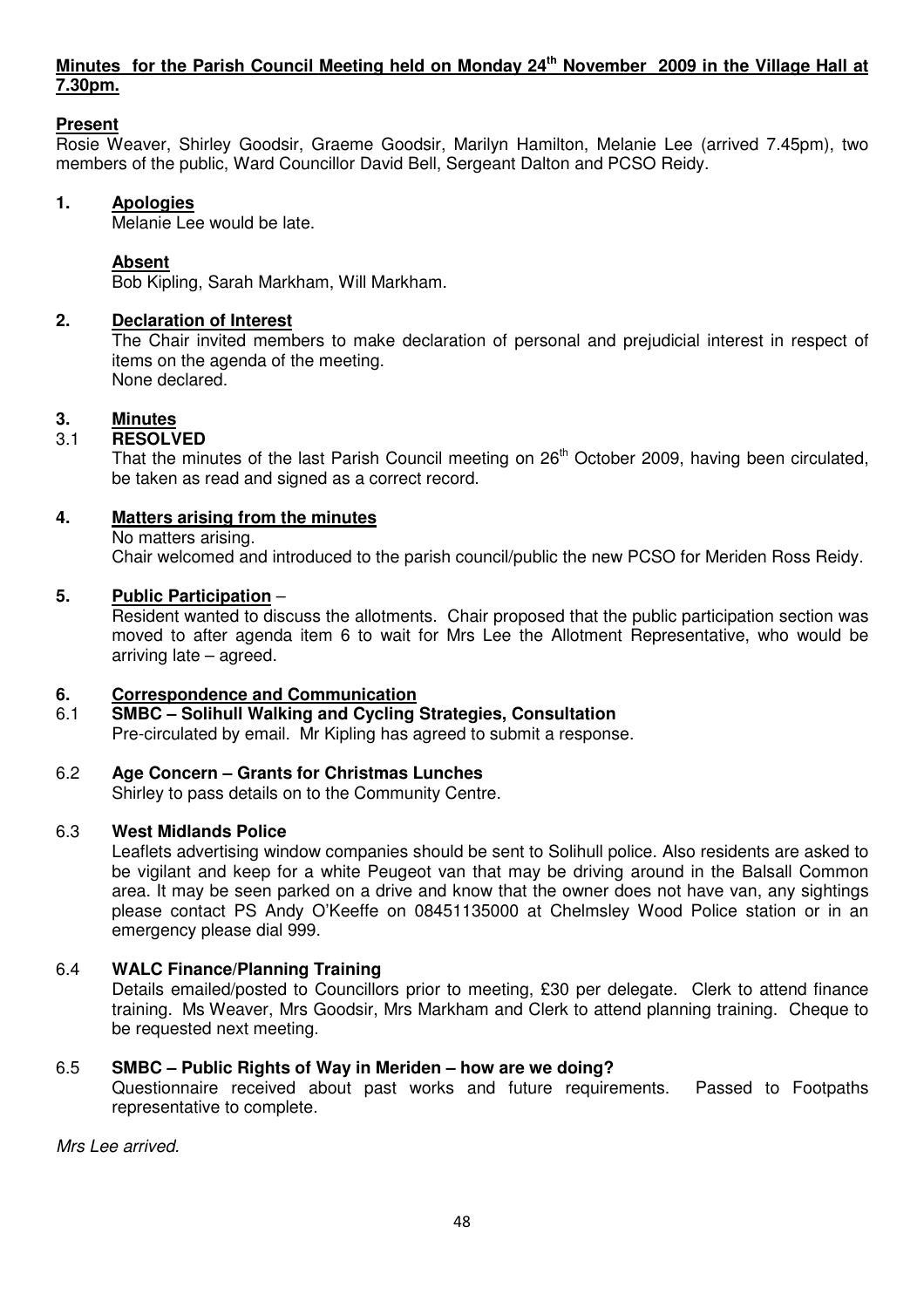# **5. Public Participation.**<br>**5.1** Allotments – Mrs Lee i

**5.1** Allotments – Mrs Lee read out an email she had just received from the resident in attendance at the meeting (part of reason for being late). In summary, they would like the parish council to agree to a bonfire to clear items collected from a clear up last summer. Also for the parish council to tidy up the site cutting back the hedges/pathways.

Discussion took place – site is owned by Taylor Wimpey who attend every year to cut back tops and of hedges. Clerk to request that Taylor Wimpey cut back the inside edge of the hedges. Tenants responsibility to cut pathways. Parish Council did pay for contractor to cut back the main pathway and SMBC spent in excess of £400 on a tidy up project. Parish Council have agreed at previous meetings not to have any bonfires and they maintain that decision. However, they will assist the allotment association in applying for a grant to have another clear up.

# **7.** Receive Reports<br> **7.1** Committee Memb

- 7.1 **Committee Member for Village Hall Management Committee**  next meeting is 30/11/09.
- 7.2 **School Governors for Parish Council** meeting next Wednesday.
- 7.3 **Committee Member for War Memorial** no report.
- 7.4 **Pool** clerk to find out who owns the land at the back of the pool. Mr Goodsir knows somebody who can assist in repairing the pool. He is to ask them to contact the Clerk.
- 7.5 **Allotment Representative** see above.
- 7.6 **Footpaths/Forum**  no issues to report.
- 7.7 **Meriden Sands Working Group** meeting not set up yet.
- 7.8 **Conservation Committee**  meeting notes on circulation.
- 7.9 **Local Strategic Partnership**  no report.
- 7.10 **Police Rural Assembly** next meeting 10/12/09. Minutes will be put on circulation once received.
- 7.11 **Solihull Area Committee**  next meeting is in January**.**
- 7.12 **Tree Wardens**  no report.
- 7.13 **Parish Plan**  see below.
- 7.14 **Community Surgery**  last surgery was well attended. Domehawk camera is now up and there has been a reduction in ASB in that area. Youth Service are involved in a project where they are attending once a week to meet with young people.
- 7.15 **Joint Surgery** nobody booked in for the last surgery. Feedback from Cllr Bell is not to be discouraged by this as he had the same reaction when he started his surgeries some years back. New dates are  $10<sup>th</sup>$  February and  $10<sup>th</sup>$  March. Suggested that we ask the library whether the joint surgeries can be held there in future, once the library has been repaired. One surgery per year with Caroline Spelman.
- 7.16 **WALC AGM** 29<sup>th</sup> October 2009. Attended by Ms Weaver.
- 7.17 **Remembrance Day Service Meriden**  very well attended. Record for poppy collection. Thank you letters from the parish council to Mel, Paul and the team have been done and handed out on the day. Next year the service will be held at Methodist Church.
- 7.18 **Remembrance Day Service Solihull**  attended by Mr Goodsir, again well attended and a lovely service.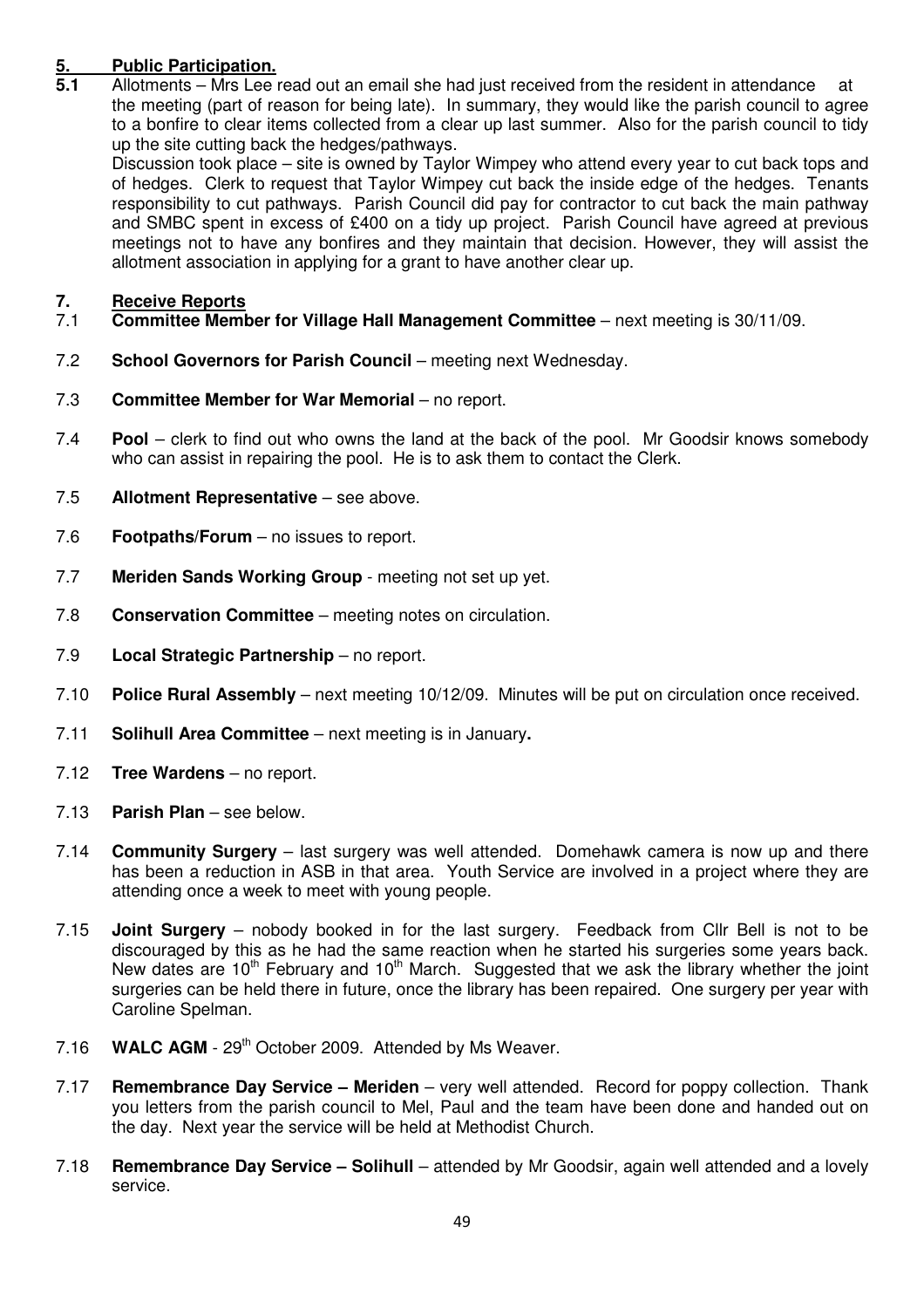# **8. Village Matters**

# 8.1 **Development Maxstoke Lane/Hampton Lane**

- a) Option Appraisal a draft written report has been received. Will put on the agenda for the next meeting.<br>b) New Play Equ
- b) New Play Equipment Consultations School/Scouts Chair and Clerk have attended at Meriden School and Scouts to find out what equipment the children wanted. Very positive responses from the children. They liked the idea of a natural landscape instead of flat tarmac, the Matrix still popular, zip wire, shelter for parents for when they are watching the football matches/clubs, youth shelter, graffiti wall etc.

# 8.2 **Parish Plan**

- Has now been printed and distributed. Spare copies are at the library and Blitz. Thank you to Mel and Paul for the fast distribution.
- Ist review of the Parish Plan will be March 2010
- Next Steering Group Meeting is next Tuesday 24<sup>th</sup> November at the Heart of England Social Club. The main item is a discussion about the future of the Steering Group and how it is organised to get behind the Parish Plan and make it happen. Julie has put a copy of the agenda out for everybody.
- Informal celebration / party 7pm-10pm Friday 11<sup>th</sup> December at Hill Rise for All volunteers who have helped, however much or little please come along. Please let Iain Roxburgh know if you are going on 01676 522496 or by email.

# 8.3 **Project Playbuilder – facility at Millison's Wood**

 Independent report by Urban Play Solutions has now been received which confirms that the piece of land identified is not suitable as a play space.

# 8.4 **Community Speed Watch**

Next training dates for volunteers are: Wednesday 2nd December between 6 pm and 8 pm Thursday 3rd December between 10 am and 12 noon Venue : Balsall Common Primary School, Balsall Street East, Balsall Common.

8.5 **Allotments** – see public participation section.

## 8.6 **Pool**

Clerk and Ms Weaver met with Mr Kipling to look at the cost estimates which were finally sent through from BWB. Further enquiries are being made with BWB about alternatives to the open culvert and their comments on whether the headwalls really do need replacing.

## 8.7 **Application to use the Village Green – First Light Theatre Company**

An initial enquiry was received. Clerk sent them the application form to use the Village Green but no further correspondence has been received.

## 8.8 **Website/Communications**

 Mrs Lee reported that the Blog has been updated and we need to put a comment on that once a week. We are also now signed into Twitter. We are being followed by NALC and Walsall Council. Mrs Lee thinks that we are the first parish council to be using Twitter.

## 8.9 **Update on cutting back of trees on Meriden Hill**

Works have started to remove some of the dead elms in the section near to the Queens Head. However there is a power cable which crosses the highway verge, and the Tree Officer is waiting for E-on to respond as to when the power can be turned off for the works to be continued. Seven Trent have been contacted regarding their tree cut back, unfortunately no respond heard, so they have been contacted again. In addition to this I will also get in contact with them.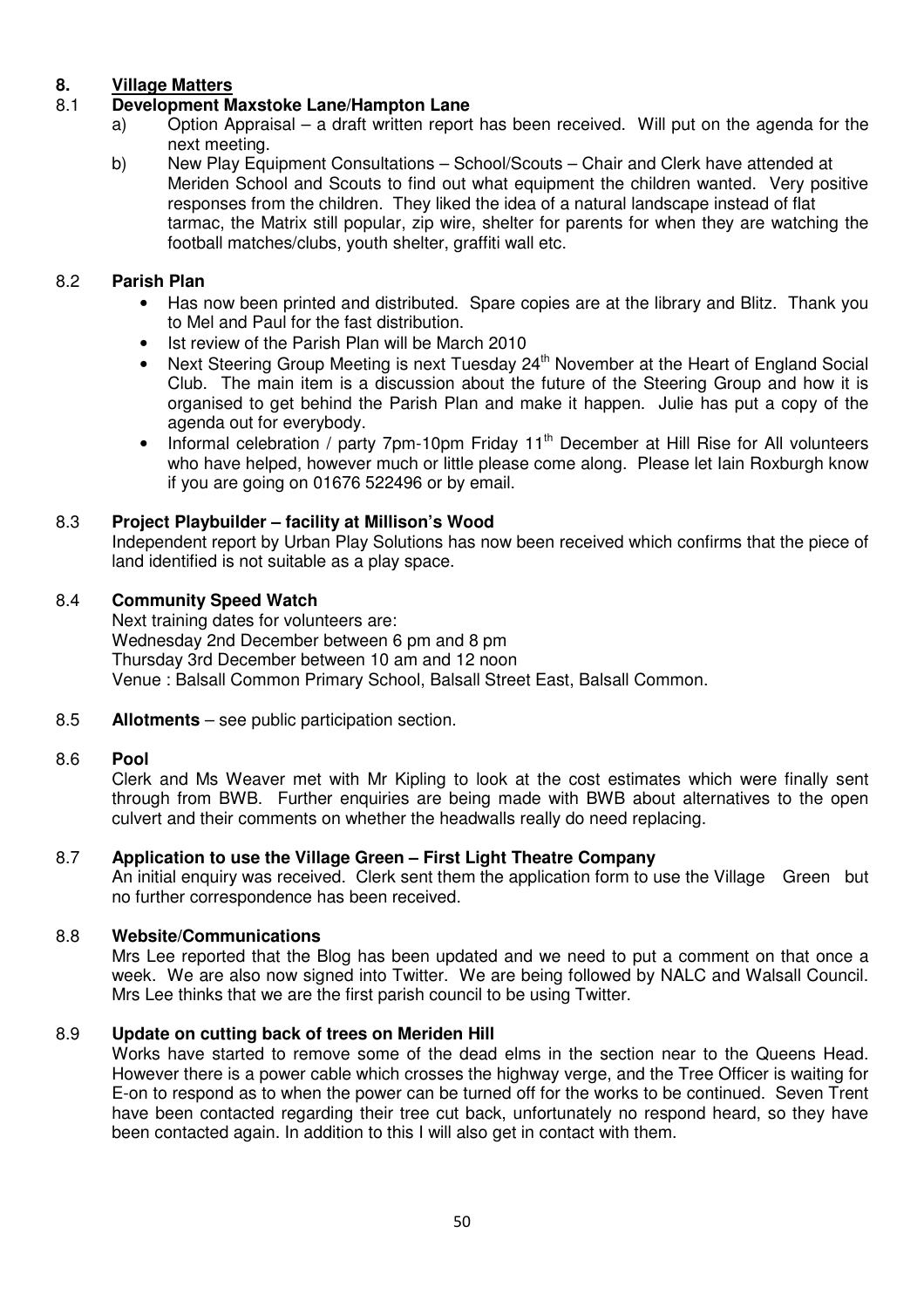# 8.10 **Adoption of Red Telephone Kiosk – Millison's Wood**

The application to adopt the red phone kiosk in Millison's Wood has been sent..

- A standard sale/purchase agreement needed to be signed to complete the application. This signed by Mrs Weaver/Clerk on behalf of the parish council. If anybody would like to see it please ask the Clerk.
- Electricity Supply Clerk obtained quotes from a number of electricity companies. Eon was the cheapest at 8.24p per kwh with no additional charges (ie admin Npower £75). To allow electricity to be taken from the network without a meter an agreement needs to be made between the Customer and Central Networks.

# 8.11 **Donation to Meriden CofE School**

#### **RESOLVED**

The sum of £50 be paid to Meriden CofE School towards the Raised Vegetable Bed Project.

# **9 Planning Matters**

9.1 2009/1607 – 1 The Green, Meriden – Listed building consent to remove existing roof tiles and replace with reclaimed roof tiles. Plus a replacement roof light and 3 new roof lights. **RESOLVED** 

Leave to Conservation Committee.

9.2 2009/1703 – Whitsend 21 Grace Road, Millison's Wood – fell 2 birch trees in rear garden/woodlands.

# **RESOLVED**

We will support the Tree Officers comments.

9.3 2009/1759 – 4 Armarna Drive, Millison's Wood – proposed ground floor side extension for a bedroom, shower room and utility room. **RESOLVED** 

Leave to neighbour notification.

9.4 2009/1790 – Meriden Hall Mobile Home Park, Main Road, Meriden – variation of condition 1 of permission 96/1577 to redefine area M on approved pans so that existing mobile home known as plot 1B can be retained landscape existing plot 15. **RESOLVED** 

Leave to neighbour notification.

9.5 2009/1792 – Meriden Hall Mobile Home Park, Main Road, Meriden – formation of seven car parking spaces.

# **RESOLVED**

Leave to neighbour notification and appropriate landscaping.

9.6 2009/1794 – Meriden Hall Mobile Home Park, Main Road, Meriden – variation of condition 1 on planning approval 96/1577 to enable the area defined as M to be redrawn so that an existing mobile home can be repositioned on the amended area and landscape existing plot 15. **RESOLVED** 

Leave to neighbour notification.

9.7 2009/1584 – 8 Whichcote Avenue, Meriden – Change of use from a dwelling house to mixed dwelling house and bed and breakfast. Notification that application will be considered by Planning Sub Committee on 18<sup>th</sup> November.

## **10. Accounts**

a) **Loan of Laptop** – the spare Acer Laptop has been loaned to Mrs Markham whilst her own is being repaired. Mrs Markham is the Community Speed Watch Co-ordinator and therefore needs to be able to email volunteers and session statistics to the police.